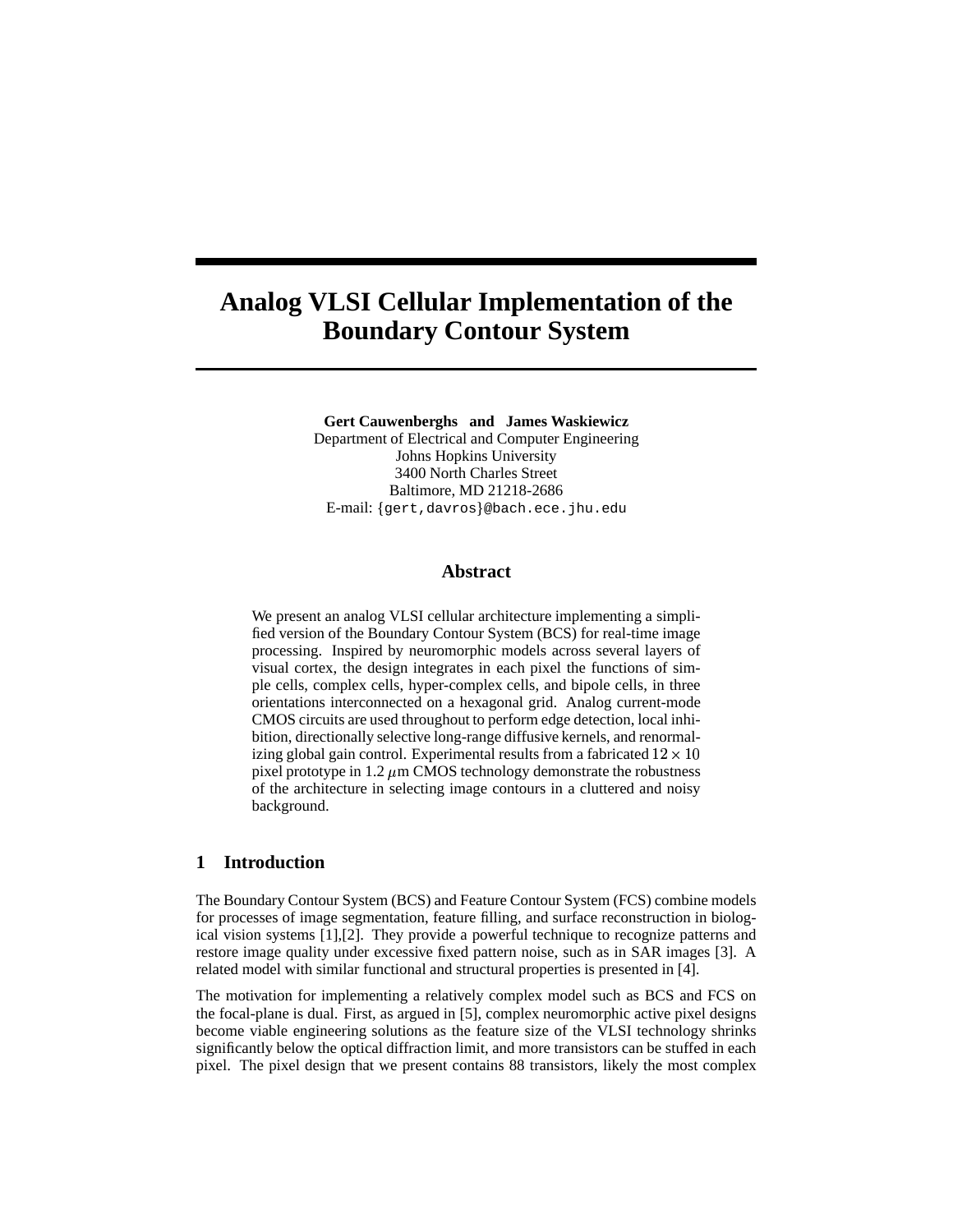

Figure 1: *Diagram of BCS/FCS model for image segmentation, feature filling, and surface reconstruction. Three layers represent simple, complex and bipole cells.*

active pixel imager ever put on silicon. Second, our motivation is to extend the functionality of previous work on analog VLSI neuromorphic image processors for image boundary segmentation, *e.g.* [6, 7, 5, 8, 9] which are based on simplified physical models that do not include directional selectivity and/or long-range signal aggregation for boundary formation in the presence of significant noise and clutter. The analog VLSI implementation of BCS reported here is a first step towards this goal, with the additional objectives of real-time, low-power operation as required for demanding target recognition applications. As an alternative to focal-plane optical input, the image can be loaded electronically through random-access pixel addressing.

The BCS model encompasses visual processing at different levels, including several layers of cells interacting through shunting inhibition, long-range cooperative excitation, and renormalization. The implementation architecture, shown schematically in Figure 1, partitions the BCS model into three levels: simple cells, complex and hypercomplex cells, and bipole cells.

Simple cells compute unidirectional gradients of normalized intensity obtained from the photoreceptors. Complex (hyper-complex) cells perform spatial and directional competition (inhibition) for edge formation. Bipole cells perform long-range cooperation for boundary contour enhancement, and exert positive feedback (excitation) onto the hypercomplex cells. Our present implementation does not include the FCS model, which completes and fills features through diffusive spatial filtering of the image blocked by the edges formed in BCS.

## **2 Modified BCS Algorithm and Implementation**

We adopted the BCS algorithm for analog continuous-time implementation on a hexagonal grid, extending in three directions  $u, v$  and  $w$  on the focal plane as indicated schematically in Figure 2. For notational convenience, let *subscript* 0 denote the center pixel and  $\pm u$ ,  $\pm v$ and  $\pm w$  its six neighbors. Components of each complex cell "vector"  $C_i$  at grid location i, along three directions of edge selectivity, are indicated with *superscript* indices  $u, v$  and  $w$ .

In the implemented circuit model, a pixel unit consists of a photosensor (or random-access analog memory) sourcing a current indicating light intensity, gradient computation and rectification circuitsimplementing simple cells in three directions, and one complex (hyper-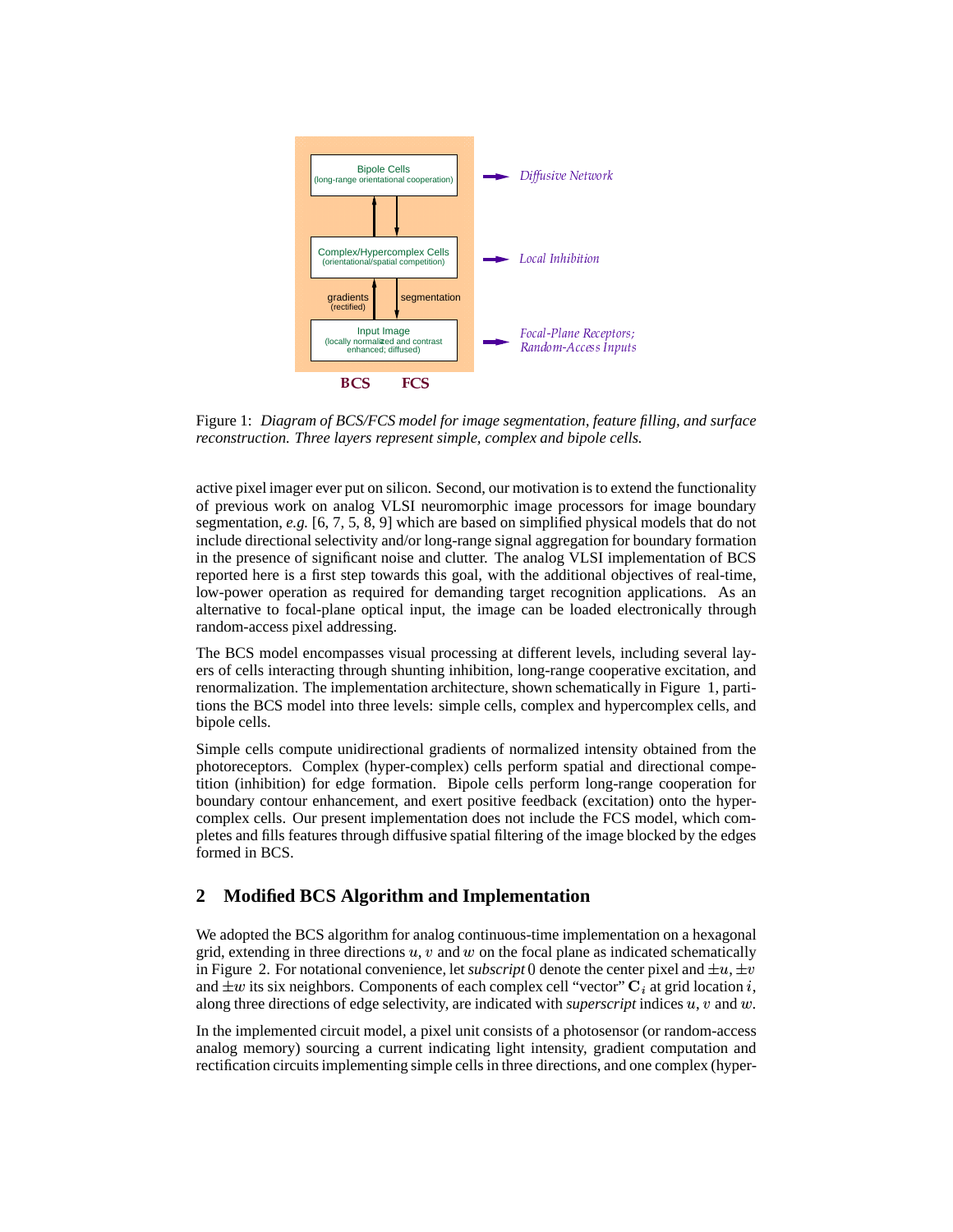

Figure 2: *Hexagonal arrangement of BCS pixels, at the level of simple and complex cells, extending in three directions*  $u$ *,*  $v$  *and*  $w$  *in the focal plane.* 

complex) cell and one bipole cell for each of the three directions.

The photosensors generate a current  $I_i$  that is proportional to intensity. Through current mirrors, the currents  $I_i$  propagate in the three directions  $u, v$ , and  $w$  as noted in Figure 2. Rectified finite-difference gradient estimates of  $I_i$  are obtained for each of the three hexagonal directions. These gradients excite the complex cells  $C_i^j$ .

Lateral inhibition among spatially  $(i)$  and directionally  $(j)$  adjacent complex cells implement the function of hypercomplex cells for edge enhancement and noise reduction. The complex output  $(C_i^j)$  is inhibited by local complex cell outputs in the two competing directions of j.  $C_0$  is additionally inhibited by the complex cells of the four nearest neighbors in competing locations  $i$  with parallel orientation.

A directionally selective interconnected diffusive network of bipole cells  $B_i^j$ , interacting with the complex cells  $C_i^j$ , provides long range cooperative feedback, and enhances smooth edge contours while reducing spurious edges due to image clutter.  $C_i^j$  is excited by bipole interaction received from the bipole cell  $B_i^j$  on the line crossing i in the same direction j.

The operation of the (hyper-)complex cells in the hexagonal arrangement is summarized in the following equation, for one of the three directions  $u$ :

$$
C_0^u = \left| \frac{1}{2}(I_v + I_w) - I_0 \right| - \alpha (C_0^v + C_0^w) - \alpha' (C_v^u + C_w^u + C_{-v}^u + C_{-w}^u) + \beta B_0^u \tag{1}
$$

where:

- 1.  $\frac{1}{2}(I_v + I_w) I_0$  represents the rectified gradient input as approximated on the hexagonal grid;
- 2.  $\alpha$ ( $C_0^v$  +  $C_0^w$ ) is the inhibition from locally opposing directions;
- 3.  $\alpha'(C_v^u + C_w^u + C_{-v}^u + C_{-w}^u)$  is inhibition from non-aligned neighbors in the same direction; and
- 4.  $\beta B_0^u$  is the excitation through long-range cooperation from the bipole cell.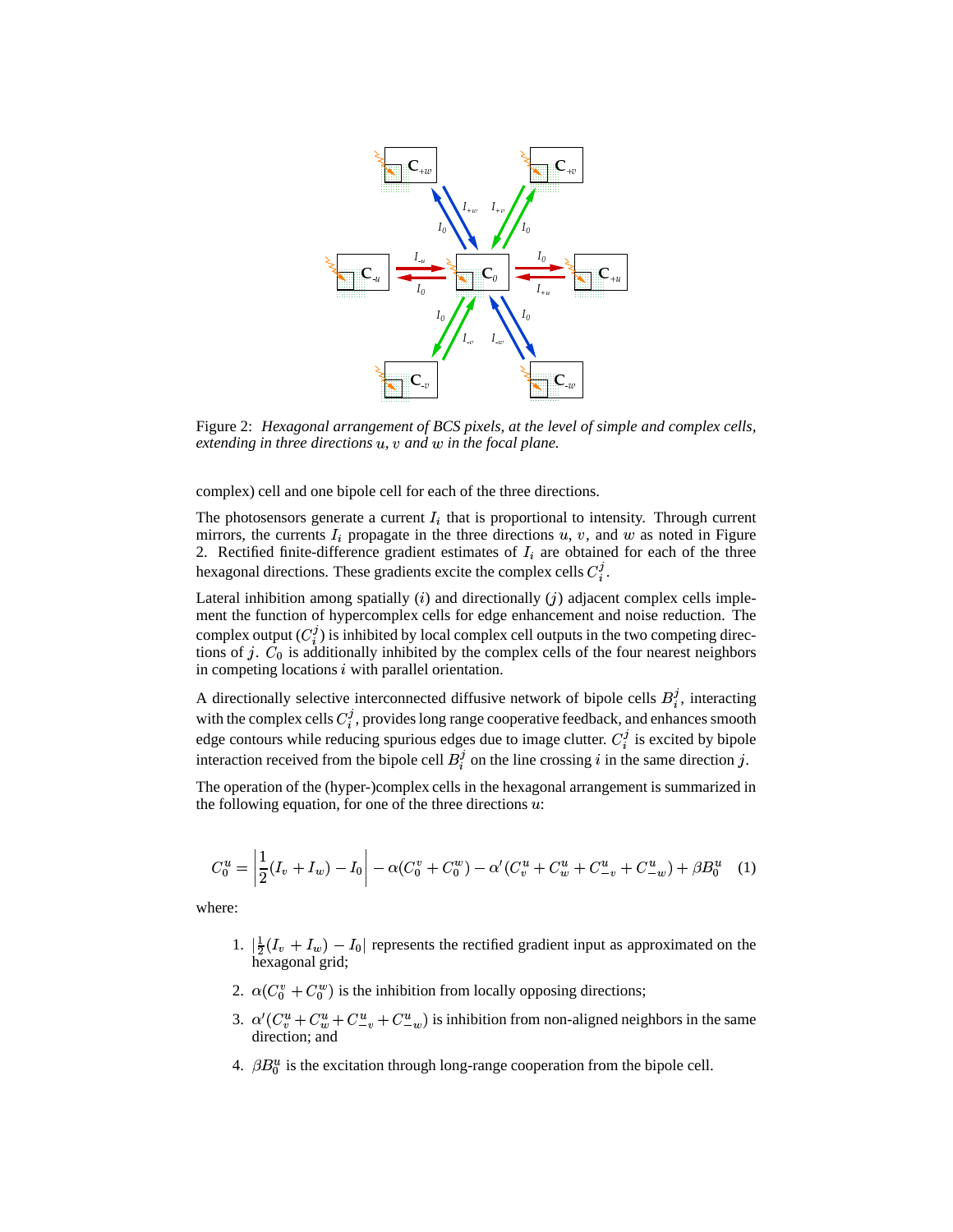

Figure 3: *Network of bipole cells, implemented on a hexagonal resistive grid using orientationally tuned diffusors extending in three directions.*  $g_{lat}/g_{vert}$  *determines the spatial extent of the dipole, whereas*  $g_{lat}/g_{cross}$  *sets the directional selectivity.* 

The bipole cell resistive grid (Figure 3) implements a three-fold cross-coupled, directionally polarized, long-range diffusive kernel, formulated as follows:

$$
B_0^u = K_u^u C_0^u + K_v^u C_0^v + K_w^u C_0^w \tag{2}
$$

where  $K_u^u, K_v^u$ , and  $K_w^u$  represent spatial convolutional kernels implementing bipole fields symmetrically polarized in the  $u, v$  and  $w$  directions. Diffusive kernels can be efficiently implemented with a distributed representation using resistive diffusive elements [7, 10]. Three linear networks of diffusor elements are used, complemented with cross-links of adjustable strength, to control the degree of direction selectivity and the spatial spread of the kernel. Finally, the result (2) is locally normalized, before it is fed back onto the complex cells.

#### **3 Analog VLSI Implementation**

The simplified circuit diagram of the BCS cell, including simple, complex and bipole cell functions on a hexagonal grid, is shown in Figure 4.

The image is acquired either optically from phototransistors on the focal-plane, or in direct electronic format through random-access pixel addressing, Figure 4 (a). The simple cell portion in Figure 4 (b) combines the local intensity  $I_0$  with intensities  $I_v$  and  $I_w$  received from neighboring cells to compute the rectified gradient in (1), using distributed current mirrors and an absolute value circuit. A pMOS load converts the complex cell output into a voltage representation  $C_0^u$  for distribution to neighboring nodes and complementary orientations: local inhibition for spatial and directional competition in Figure 4 (c), and longrange cooperation through the bipole layer in Figure 4 (d). The linear diffusive kernel is implemented in current-mode using ladder structures of subthreshold MOS transistors [7], three families extending in each direction with cross-links for directional dispersion as indicated in Figure 3.

Voltage biases control the spatial extent and directional selectivity of the interactions, as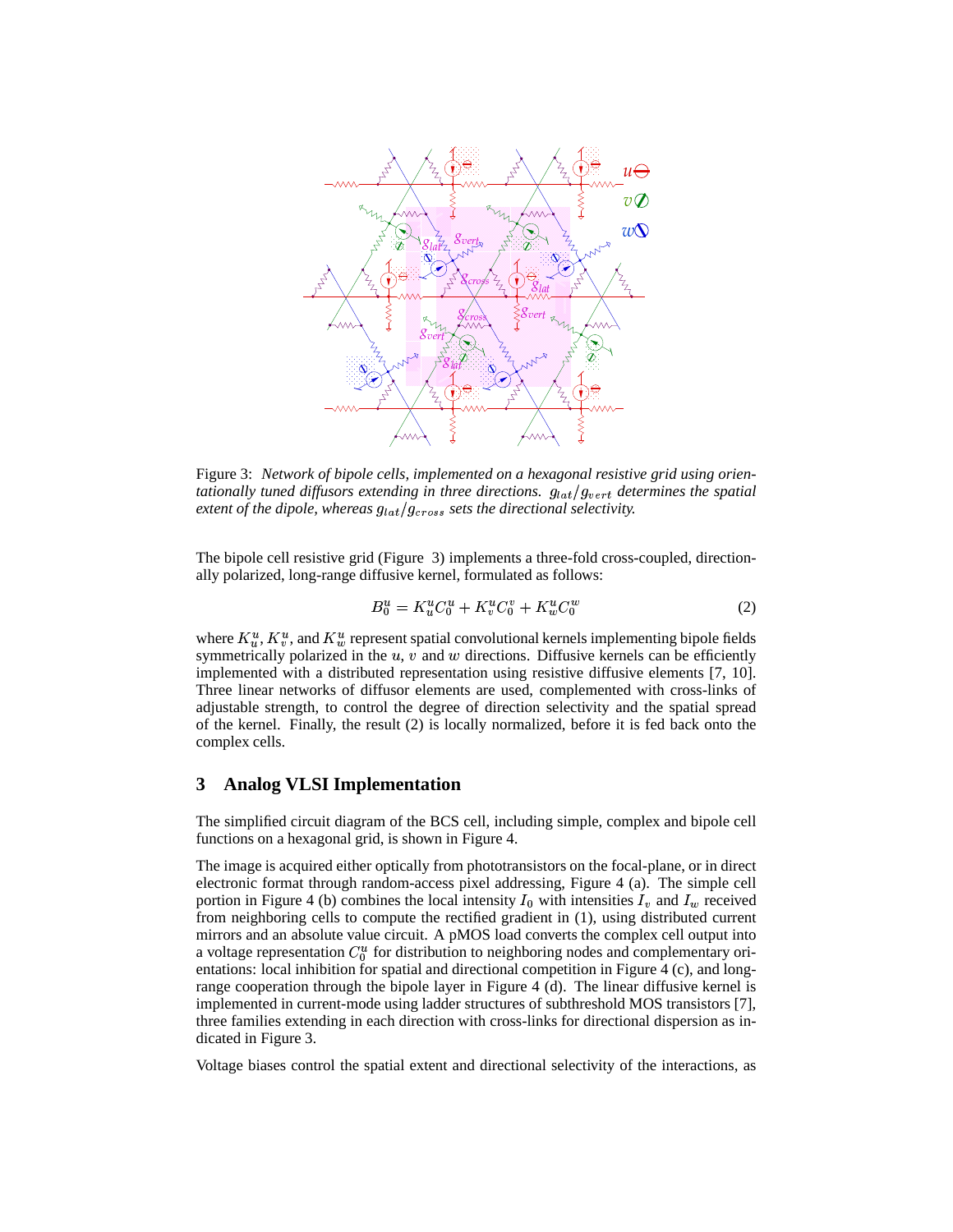

Figure 4: Simplified circuit schematic of one BCS cell in the hexagonal array, showing only one of three directions, the other directions being symmetrical in implementation.  $(a)$ Photosensor and random-access input selection circuit. (b) Simple cell rectified gradient calculation. (c) Complex cell spatial and orientational inhibition. (d) Bipole cell directional long range cooperation. (e) Bipole global gain and threshold control.

well as the relative strength of inhibition and excitation, and the level of renormalization, for the complex and bipole cells. The values for  $g_{vert}$ ,  $g_{lat}$  and  $g_{cross}$  controlling the bipole kernel are set externally by applying gate bias voltages  $V_{vert}$ ,  $V_{lat}$  and  $V_{cross}$ , respectively. Likewise, the constants  $\alpha$ ,  $\alpha'$  and  $\beta$  in (1) are set independently by the applied source voltages  $V_{\alpha}$ ,  $V_{\alpha'}$  and  $V_{\beta}$ . Global normalization and thresholding of the bipole response for improved stability of edge formation is achieved through an additional diffusive network that acts as a localized Gilbert-type current normalizer (only partially shown in Figure  $4(e)$ ).

#### 4 **Experimental Results**

A prototype  $12 \times 10$  pixel array has been fabricated and tested. The pixel unit, illustrated in Figure 5 (a), has been designed for testability, and has not been optimized for density. The pixel contains 88 transistors including a phototransistor, a large sample-and-hold capacitor, and three networks of interconnections in each of the three directions, requiring a fanin/fan-out of 18 node voltages across the interface of each pixel unit. A micrograph of the Tiny 2.2  $\times$  2.2 sq. mm chip, fabricated through MOSIS in 1.2  $\mu$ m CMOS technology, is shown in Figure 5 (b).

We have tested the BCS chip both under focal-plane optical inputs, and random-access direct electronic inputs. Input currents from optical input under ambient room lighting conditions are around 30 nA. The experimental results reported here are obtained by feeding test inputs electronically. The response of the BCS chip to two test images of interest are shown in Figures 6 and 7.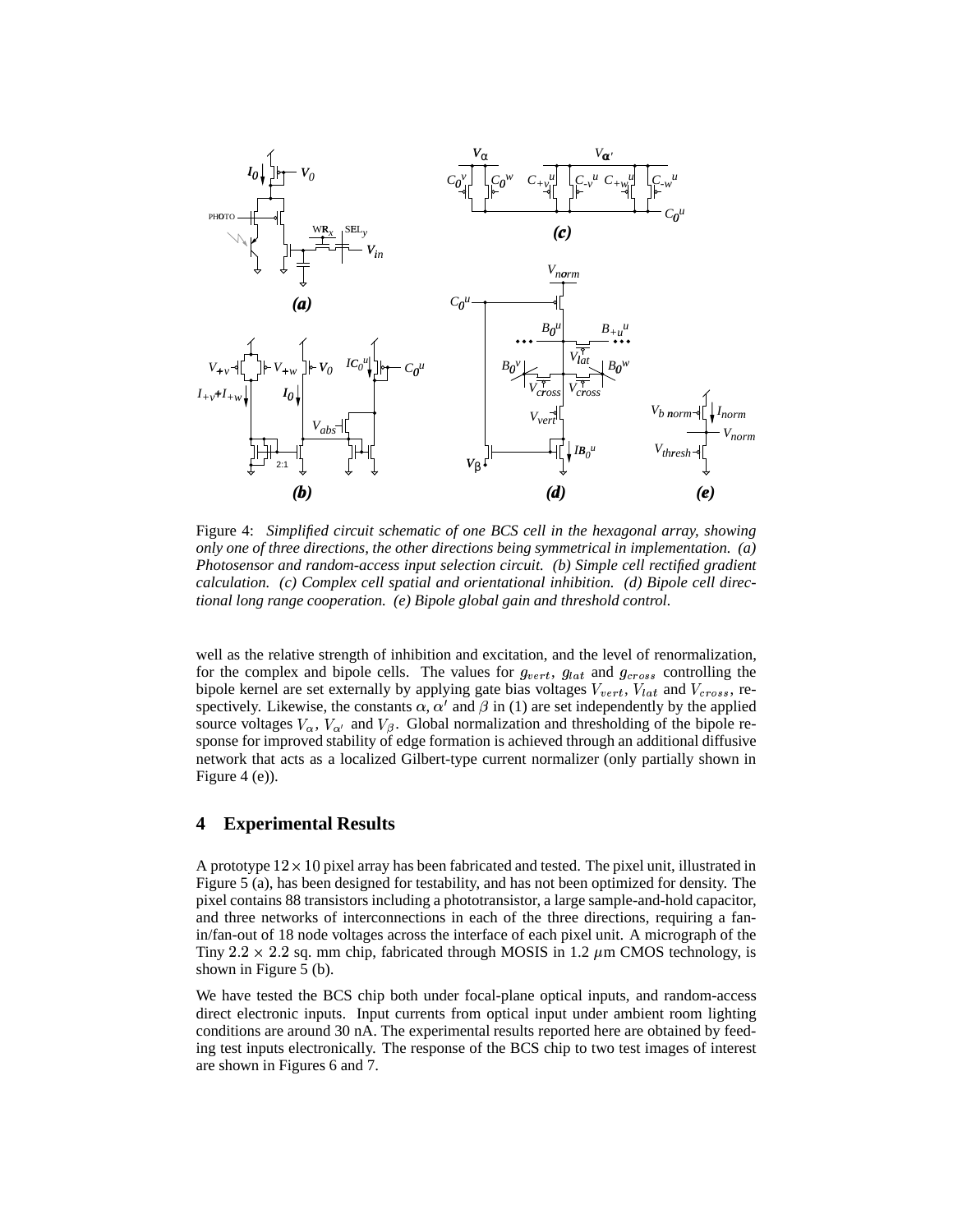

Figure 5: BCS processor. (a) Pixel layout. (b) Chip micrograph.



Figure 6: Experimental response of the BCS chip to a curved edge. (a) Reconstructed input image. (b) Complex field. (c) Bipole field. The thickness of the bars on the grid represent the measured components in the three directions.

Figure 6 illustrates the interpolating directional response to a curved edge in the input, varying in direction between two of the principal axes  $(u \text{ and } w \text{ in the example})$ . Interpolation between quantized directions is important since implementing more axes on the grid incurs a quadratic cost in complexity. The second example image contains a bar with two gaps of different diameter, for the purpose of testing BCS's capacity to extend contour boundaries across clutter. The response in Figure 7 illustrates a characteristic of bipole operation, in which short-range discontinuities are bridged but large ones are preserved.

#### 5 **Conclusions**

An analog VLSI cellular architecture implementing the Boundary Contour System (BCS) on the focal plane has been presented. A diffusive kernel with distributed resistive networks has been used to implement long-range interactions of bipole cells without the need of excessive global interconnects across the array of pixels. The cellular model is fairly easy to implement, and succeeds in selecting boundary contours in images with significant clutter.